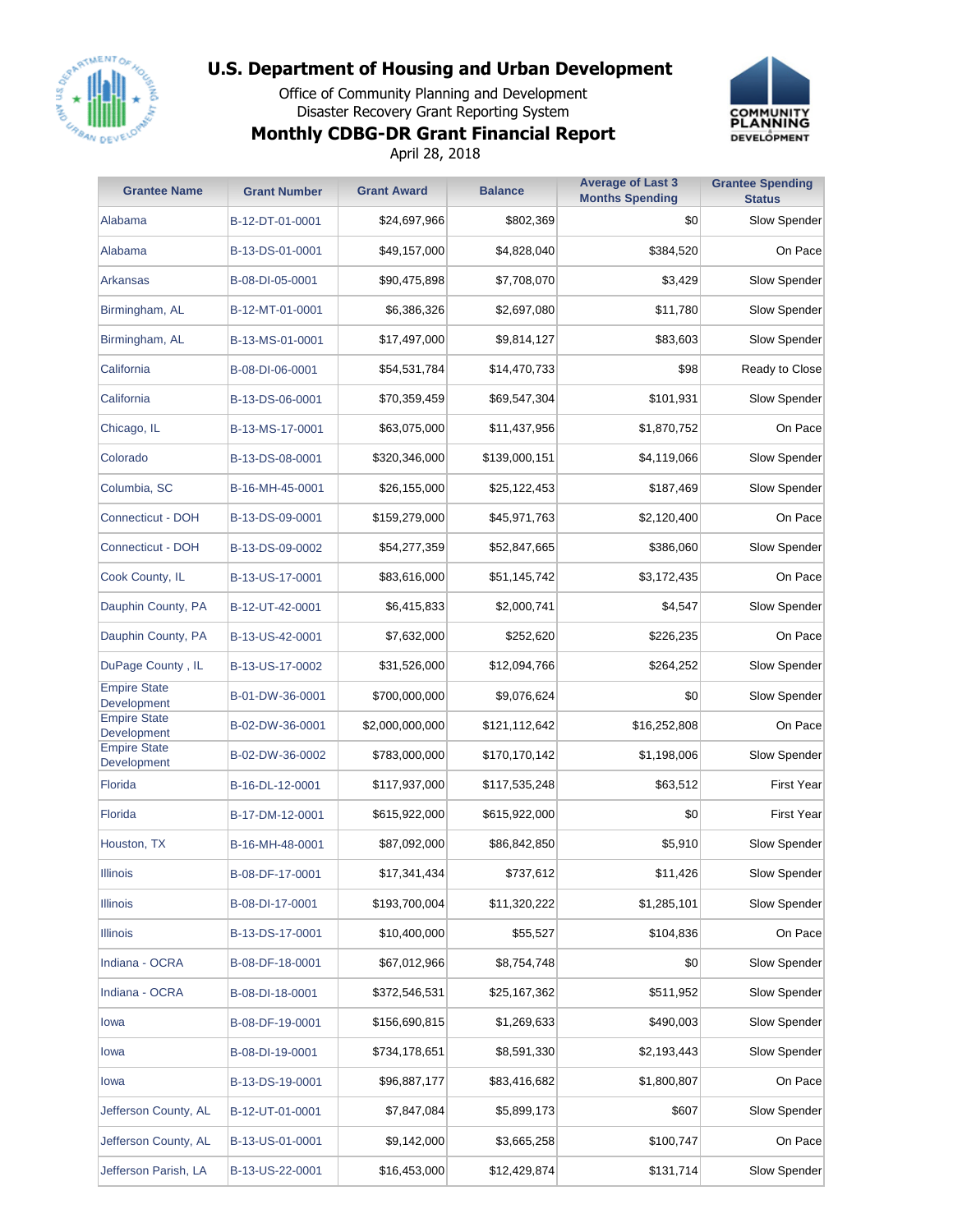

Office of Community Planning and Development Disaster Recovery Grant Reporting System **Monthly CDBG-DR Grant Financial Report**



April 28, 2018

| <b>Grantee Name</b>                    | <b>Grant Number</b> | <b>Grant Award</b> | <b>Balance</b>  | <b>Average of Last 3</b><br><b>Months Spending</b> | <b>Grantee Spending</b><br><b>Status</b> |
|----------------------------------------|---------------------|--------------------|-----------------|----------------------------------------------------|------------------------------------------|
| Joplin, MO                             | B-12-MT-29-0001     | \$45,266,709       | \$17,085,402    | \$689,490                                          | On Pace                                  |
| Joplin, MO                             | B-13-MS-29-0001     | \$113,276,000      | \$53,985,509    | \$0                                                | Slow Spender                             |
| Lexington County, SC                   | B-16-UH-45-0001     | \$21,370,000       | \$18,929,012    | \$580,684                                          | On Pace                                  |
| Louisiana                              | B-06-DG-22-0001     | \$6,210,000,000    | \$79,565,010    | \$1,563,014                                        | Slow Spender                             |
| Louisiana                              | B-06-DG-22-0002     | \$4,200,000,000    | \$103,013,041   | \$1,436,678                                        | Slow Spender                             |
| Louisiana                              | B-08-DG-22-0003     | \$3,000,000,000    | \$54,160,203    | \$1,643,792                                        | Slow Spender                             |
| Louisiana                              | B-08-DI-22-0001     | \$1,093,212,571    | \$149,910,614   | \$3,836,308                                        | Slow Spender                             |
| Louisiana                              | B-13-DS-22-0001     | \$64,379,084       | \$23,592,290    | \$733,989                                          | Slow Spender                             |
| Louisiana                              | B-13-DS-22-0002     | \$92,629,249       | \$87,493,609    | \$765,664                                          | Slow Spender                             |
| Louisiana                              | B-16-DL-22-0001     | \$1,708,407,000    | \$1,457,751,071 | \$35,832,785                                       | On Pace                                  |
| Luzerne County, PA                     | B-12-UT-42-0002     | \$15,738,806       | \$4,510,072     | \$311,901                                          | On Pace                                  |
| Luzerne County, PA                     | B-13-US-42-0002     | \$9,763,000        | \$15,437        | \$0                                                | Ready to Close                           |
| Maryland                               | B-13-DS-24-0001     | \$28,640,000       | \$6,070,327     | \$503,745                                          | On Pace                                  |
| <b>Massachusetts</b>                   | B-13-DS-25-0001     | \$7,210,000        | \$327,426       | \$10,106                                           | On Pace                                  |
| Memphis, TN                            | B-10-MF-47-0001     | \$6,264,239        | \$0             | \$854,086                                          | Ready to Close                           |
| Minot, ND                              | B-12-MT-38-0001     | \$67,575,964       | \$7,167,875     | \$68,857                                           | Slow Spender                             |
| Minot, ND                              | B-13-MS-38-0001     | \$35,056,000       | \$968,239       | \$0                                                | Slow Spender                             |
| Minot, ND                              | B-13-MS-38-0002     | \$74,340,770       | \$62,969,304    | \$1,061,421                                        | Slow Spender                             |
| <b>Mississippi</b>                     | B-06-DG-28-0001     | \$5,058,185,000    | \$151,171,854   | \$8,473,207                                        | Slow Spender                             |
| <b>Mississippi</b>                     | B-06-DG-28-0002     | \$423,036,059      | \$2,783,785     | \$0                                                | Slow Spender                             |
| <b>Mississippi</b>                     | B-08-DF-28-0001     | \$2,281,287        | \$13,926        | \$2,554                                            | Ready to Close                           |
| Mississippi                            | B-08-DI-28-0001     | \$11,722,116       | \$1,157,242     | \$538                                              | Slow Spender                             |
| Missouri                               | B-08-DI-29-0001     | \$97,605,490       | \$8,710,466     | \$493,217                                          | Slow Spender                             |
| <b>Missouri</b>                        | B-12-DT-29-0001     | \$8,719,059        | \$356,664       | \$187,284                                          | On Pace                                  |
| <b>Missouri</b>                        | B-13-DS-29-0001     | \$11,844,000       | \$1,679,462     | \$102,467                                          | On Pace                                  |
| Moore, OK                              | B-13-MS-40-0001     | \$52,200,000       | \$23,863,120    | \$272,896                                          | Slow Spender                             |
| Nashville-Davidson, TN B-10-MF-47-0002 |                     | \$33,089,813       | \$4,760,880     | \$26,094                                           | Slow Spender                             |
| <b>New Jersey</b>                      | B-12-DT-34-0001     | \$15,598,506       | \$1,767,314     | \$15,479                                           | Slow Spender                             |
| New Jersey                             | B-13-DS-34-0001     | \$4,174,429,000    | \$1,427,519,410 | \$26,667,379                                       | On Pace                                  |
| New Jersey                             | B-13-DS-34-0002     | \$15,000,000       | \$14,336,310    | \$32,900                                           | Slow Spender                             |
| New Orleans, LA                        | B-13-MS-22-0001     | \$15,031,000       | \$7,638,469     | \$143,275                                          | On Pace                                  |
| New Orleans, LA                        | B-13-MS-22-0002     | \$141,260,569      | \$140,900,354   | \$40                                               | Slow Spender                             |
| New York                               | B-12-DT-36-0001     | \$71,654,116       | \$67,616,962    | \$4,951                                            | Slow Spender                             |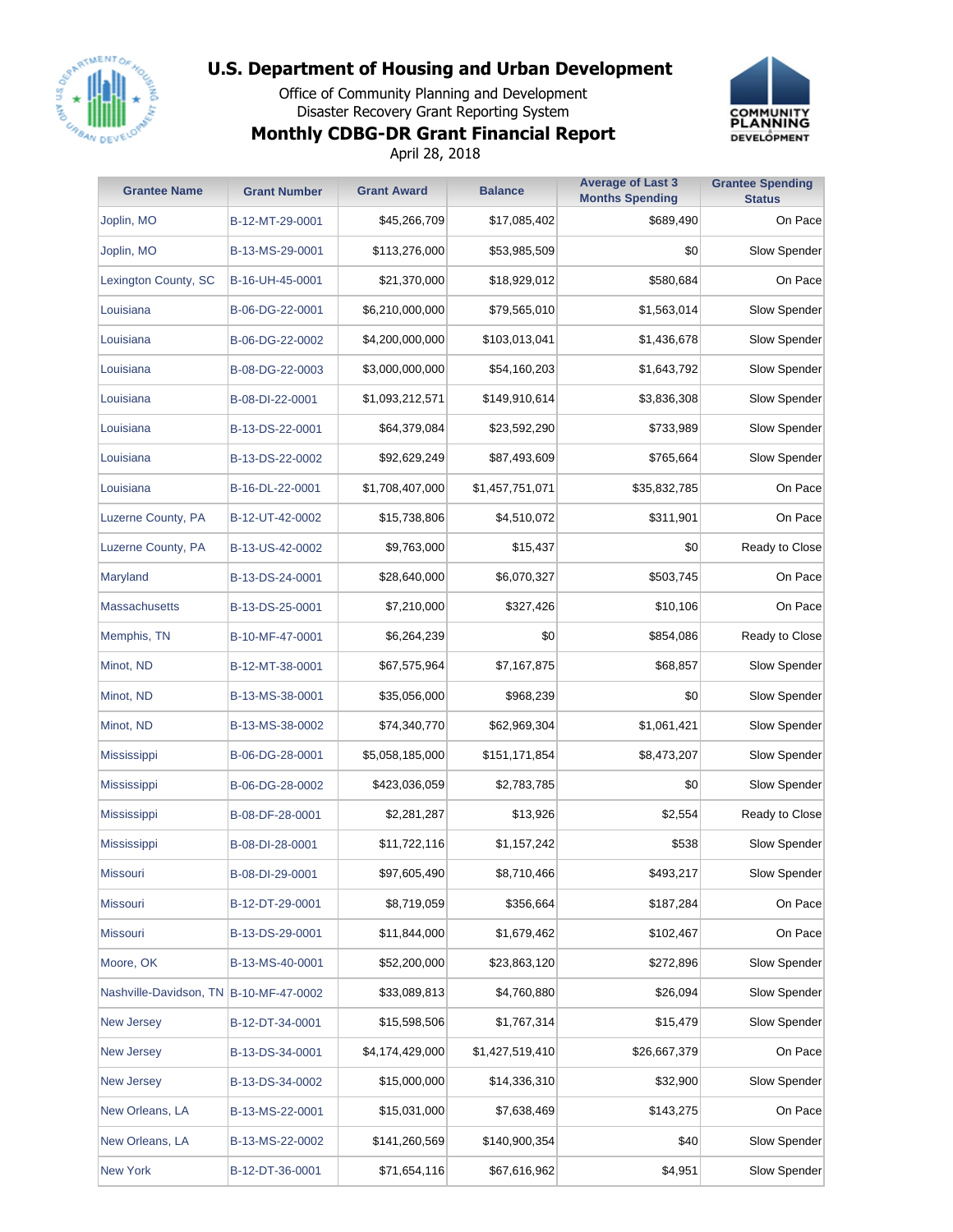

Office of Community Planning and Development Disaster Recovery Grant Reporting System **Monthly CDBG-DR Grant Financial Report** April 28, 2018



| <b>Grantee Name</b>        | <b>Grant Number</b> | <b>Grant Award</b> | <b>Balance</b>  | <b>Average of Last 3</b><br><b>Months Spending</b> | <b>Grantee Spending</b><br><b>Status</b> |
|----------------------------|---------------------|--------------------|-----------------|----------------------------------------------------|------------------------------------------|
| <b>New York</b>            | B-13-DS-36-0001     | \$4,416,882,000    | \$1,333,630,035 | \$28,354,027                                       | On Pace                                  |
| <b>New York</b>            | B-13-DS-36-0002     | \$35,800,000       | \$35,556,058    | \$35,971                                           | Slow Spender                             |
| New York City, NY          | B-13-MS-36-0001     | \$4,213,876,000    | \$1,724,097,172 | \$73,764,921                                       | On Pace                                  |
| New York City, NY          | B-13-MS-36-0002     | \$176,000,000      | \$174,750,030   | \$0                                                | Slow Spender                             |
| <b>North Carolina</b>      | B-16-DL-37-0001     | \$236,529,000      | \$236,457,000   | \$24,000                                           | Slow Spender                             |
| <b>North Dakota-DOC</b>    | B-12-DT-38-0001     | \$11,782,684       | \$0             | \$4,048                                            | Ready to Close                           |
| North Dakota-DOC           | B-13-DS-38-0001     | \$6,576,000        | \$11,049        | \$0                                                | Ready to Close                           |
| Oklahoma                   | B-13-DS-40-0001     | \$93,700,000       | \$17,057,059    | \$522,491                                          | On Pace                                  |
| Orange County, NY          | B-12-UT-36-0001     | \$11,422,029       | \$10,961,339    | \$0                                                | Slow Spender                             |
| Pennsylvania               | B-12-DT-42-0001     | \$27,142,501       | \$17,413,998    | \$303,759                                          | On Pace                                  |
| Pennsylvania               | B-13-DS-42-0001     | \$29,986,000       | \$27,601,997    | \$344,803                                          | Slow Spender                             |
| <b>Puerto Rico</b>         | B-08-DI-72-0001     | \$29,982,887       | \$9,305,929     | \$250,000                                          | Slow Spender                             |
| <b>Puerto Rico</b>         | B-17-DM-72-0001     | \$1,507,179,000    | \$1,507,179,000 | \$0                                                | <b>First Year</b>                        |
| Rhode Island               | B-10-DF-44-0001     | \$8,935,237        | \$1,032,055     | \$165,338                                          | On Pace                                  |
| <b>Rhode Island</b>        | B-13-DS-44-0001     | \$19,911,000       | \$6,521,544     | \$109,296                                          | Slow Spender                             |
| <b>Richland County, SC</b> | B-16-UH-45-0002     | \$30,770,000       | \$29,825,506    | \$45,058                                           | Slow Spender                             |
| San Marcos, TX             | B-16-MH-48-0002     | \$33,794,000       | \$32,478,206    | \$66,047                                           | Slow Spender                             |
| <b>Shelby County, TN</b>   | B-13-US-47-0002     | \$60,445,163       | \$57,637,588    | \$231,272                                          | Slow Spender                             |
| South Carolina             | B-16-DH-45-0001     | \$126,698,000      | \$76,003,508    | \$3,616,470                                        | On Pace                                  |
| <b>South Carolina</b>      | B-16-DL-45-0001     | \$95,086,000       | \$89,312,683    | \$1,721,171                                        | On Pace                                  |
| Springfield, MA            | B-13-MS-25-0001     | \$21,896,000       | \$11,121,448    | \$119,392                                          | Slow Spender                             |
| Springfield, MA            | B-13-MS-25-0002     | \$17,056,880       | \$11,404,746    | \$1,724,918                                        | On Pace                                  |
| St. Tammany Parish         | B-13-US-22-0002     | \$10,914,916       | \$5,936,935     | \$144,905                                          | On Pace                                  |
| <b>Tennessee</b>           | B-08-DI-47-0001     | \$92,517,890       | \$1,744,177     | \$187                                              | Ready to Close                           |
| <b>Tennessee</b>           | B-10-DF-47-0001     | \$30,906,517       | \$863,507       | \$5,617                                            | Slow Spender                             |
| <b>Tennessee</b>           | B-13-DS-47-0001     | \$13,810,000       | \$6,373,607     | \$173,842                                          | On Pace                                  |
| <b>Tennessee</b>           | B-13-DS-47-0002     | \$44,502,374       | \$42,620,326    | \$187,871                                          | Slow Spender                             |
| <b>Texas - GLO</b>         | B-08-DI-48-0001     | \$3,113,472,856    | \$449,714,951   | \$8,730,003                                        | Slow Spender                             |
| Texas - GLO                | B-12-DT-48-0001     | \$31,319,686       | \$9,013,387     | \$351,043                                          | On Pace                                  |
| Texas - GLO                | B-16-DH-48-0001     | \$74,568,000       | \$74,204,737    | \$0                                                | Slow Spender                             |
| Texas - GLO                | B-16-DL-48-0001     | \$238,895,000      | \$238,895,000   | \$0                                                | <b>First Year</b>                        |
| <b>Texas - GLO</b>         | B-17-DL-48-0002     | \$57,800,000       | \$57,800,000    | \$0                                                | <b>First Year</b>                        |
| <b>Texas - GLO</b>         | B-17-DM-48-0001     | \$5,024,215,000    | \$5,024,215,000 | \$0                                                | <b>First Year</b>                        |